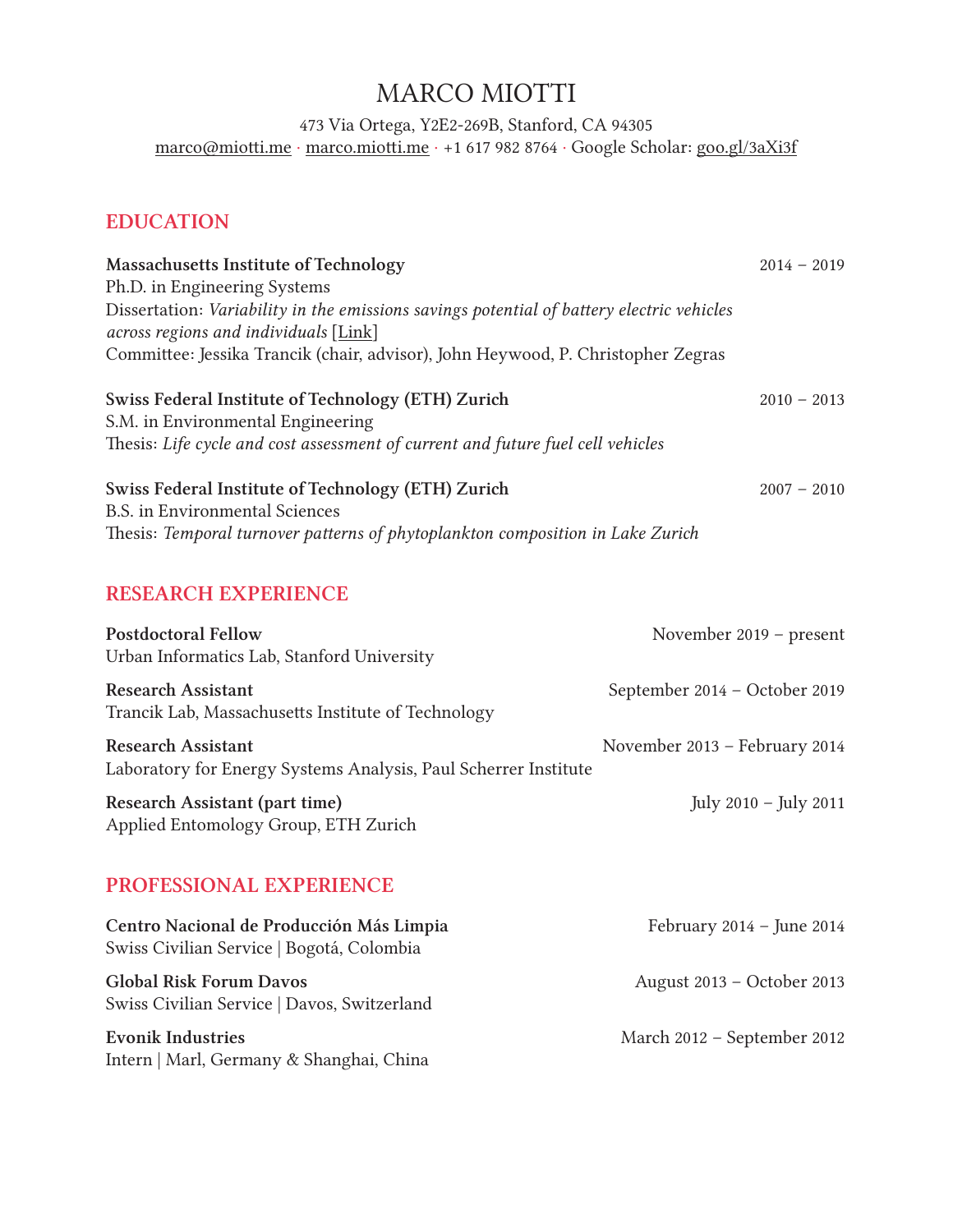### PEER-REVIEWED ARTICLES

- Miotti, Needell, and Jain. The impact of urban form on daily mobility demand and energy use: evidence from the United States. *In review.*
- Miotti and Jain. A computationally efficient algorithm to enable privacy preserving urban energy data sharing under the "15/15" rule. *In review.*
- Miotti, Ramakrishnan, and Trancik. Heterogeneity in emissions savings and costs of battery electric vehicles across regions and individuals. *In final preparation.*
- Miotti and Jain. Modeling aggregate human mobility patterns in cities based on the spatial distribution of local infrastructure. *2021 Hawaii International Conference on System Sciences (HICSS).* [[Link](https://scholarspace.manoa.hawaii.edu/handle/10125/70833)].
- Miotti, Needell, Ramakrishnan, Heywood, and Trancik. Quantifying the impact of driving style changes on light-duty vehicle fuel consumption. *Transportation Research Part D: Transport and Environment*, 2021*.* [\[Link](https://www.sciencedirect.com/science/article/pii/S1361920921002170?casa_token=rnnK_B0wfoIAAAAA:O4y17RJX2T95L8tVx0BrN61WPNaKAyuDGg8ZsO9iz1TFNGR8kOSBMDlhgaJQX3ab-n3V71cVBQ)].
- Miotti, Needell, and Trancik. Quantifying Reductions in Personal Vehicle Energy Consumption Due to Driving Style Changes. *Transportation Research Board 97th Annual Meeting*, 2018*.*  [\[Link](https://trid.trb.org/view/1496938)].
- McNerney, Needell, Chang, Miotti, and Trancik. TripEnergy: Estimating personal vehicle energy consumption given limited travel survey data. *Transportation Research Record: Journal of the Transportation Research Board*, 2017. [[Link](https://journals.sagepub.com/doi/10.3141/2628-07)].
- Fletcher, Miotti, Swaminathan, Klemun, Strzepek, and Siddiqi. Water Supply Infrastructure Planning: Decision-Making Framework to Classify Multiple Uncertainties and Evaluate Flexible Design. *Journal of Water Resources Planning and Management*, 2017. [[Link](https://ascelibrary.org/doi/abs/10.1061/(ASCE)WR.1943-5452.0000823)].
- Miotti\*, Supran\*, Kim, and Trancik. Personal vehicles evaluated against climate change mitigation targets. *Environmental Science & Technology*, 2016. [[Link](https://pubs.acs.org/doi/abs/10.1021/acs.est.6b00177)]. \*authors contributed equally.
- Miotti, Hofer, and Bauer. Integrated environmental and economic assessment of current and future fuel cell vehicles. *International Journal of Life Cycle Assessment*, 2015. [[Link](https://link.springer.com/article/10.1007/s11367-015-0986-4)].

#### OTHER PUBLICATIONS

- Trancik, Edwards, Kavlak, Klemun, McNerney, Miotti, Needell, Pereira, Supran, and Wei. "Notes on scale: Why U.S. states can make a significant contribution to the Paris Agreement." Press release, 2017. [[Link](http://trancik.mit.edu/how-much-can-us-states-contribute-to-the-paris-agreement/)].
- Trancik, Supran, and Miotti. "Reality is that most EVs emit less CO2 than petrol cars over their lifetimes." Letter, The Financial Times, Nov. 20 2017. [[Link](https://www.ft.com/content/d14b6c8a-c61e-11e7-b2bb-322b2cb39656)]. *Most read letter of the week in The Financial Times online.*
- Trancik, Brown, Jean, Kavlak, Klemun, Edwards, McNervey, Miotti, Mueller, and Needell. Technology improvement and emissions reductions as mutually reinforcing efforts: Observa-tions from the global development of solar and wind energy. Technical report, 2015. [[Link](https://dspace.mit.edu/handle/1721.1/102237)].
- Treyer, Oshikawa, Bauer, and Miotti. Work Package 4: Environment. In *Energy from the Earth: Deep Geothermal as a Resource for the Future?* Hirschberg, Wiemer, and Burgherr (eds). VDF Hochschulverlag, Zurich, 2015. [[Link](https://naturalsciences.ch/service/publications/75868-energy-from-the-earth---deep-geothermal-as-a-resource-for-the-future-)].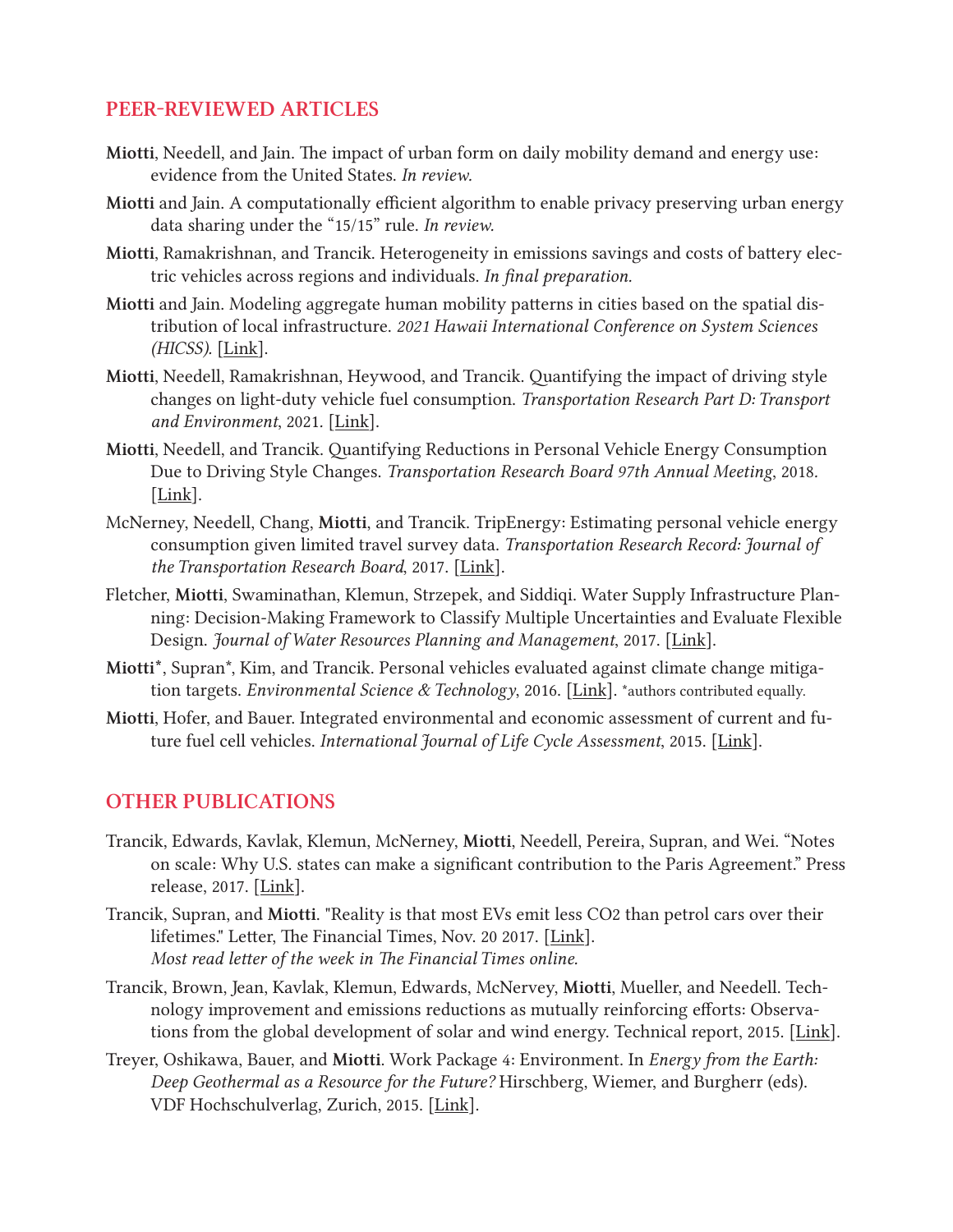### SOFTWARE AND TOOLS

[Carboncounter.com](http://www.carboncounter.com) and [Carboncounter.lu.](http://www.carboncounter.lu) Responsibilities: concept, design, programming, data collection, maintenance, server setup. 500,000+ unique visitors since September 2016.

FM Sensing (Android app; discontinued). Responsibilities: helped to integrate TripEnergy (a model to estimate vehicle fuel consumption) into server-side modeling framework; developed a server-side module in Python to measure the eco-driving performance of a car drivers.

# AWARDS & HONORS

| Best Paper Award nominee, 2021 Hawaii International Conference on System Sciences                  | 2021 |
|----------------------------------------------------------------------------------------------------|------|
| Stanford TomKat Center for Sustainable Energy Postdoctoral Fellowship                              | 2019 |
| Swiss National Science Foundation (SNSF) Early Postdoc. Mobility Fellowship                        | 2019 |
| MIT Martin Family Sustainability Fellowship                                                        | 2018 |
| Best Paper Award, Transportation Research Board Energy Subcommittee (4th author)                   | 2018 |
| Editor's Choice Paper, Journal of Water Resources Planning and Management (2 <sup>nd</sup> author) | 2018 |
| Siebel Scholarship                                                                                 | 2017 |
| Society of Industrial Ecology Young Professionals Scholarship                                      | 2017 |
| Willi-Studer Prize (for best GPA in master's program), ETH Zurich                                  | 2013 |
| Unitech Fellowship, ETH Zurich                                                                     | 2012 |

#### RESEARCH GRANTS (AS PRIMARY PROPOSAL AUTHOR)

- Stanford Center for Integrated Facility Engineering. "A big data modeling framework for evaluating the impact of urban design and constructability on multi-scale city energy usage." 2021-2022.
- MyEnergy Luxembourg. "Adaptation of the tool 'carboncounter.com' for the context of Luxembourg." 2019.
- Toyota Motor Company. "An integrated, parametrized emissions model for light-duty vehicles." 2018-2020.

# INVITED TALKS

- 2021 Swiss-US Energy Innovation Days (online).
- 2019 Hitachi-University of Tokyo Forum on Society 5.0, Tokyo, Japan.
- 2018 Urban Informatics Seminar, Stanford University, Stanford CA
- 2018 Electromobility in Latin America and the Caribbean, Inter-American Development Bank (IDB), Washington DC
- 2018 LCA XVIII special session: LCA on mobility, Fort Collins CO
- 2018 Swiss-US Energy Innovation Days, Lausanne, Switzerland.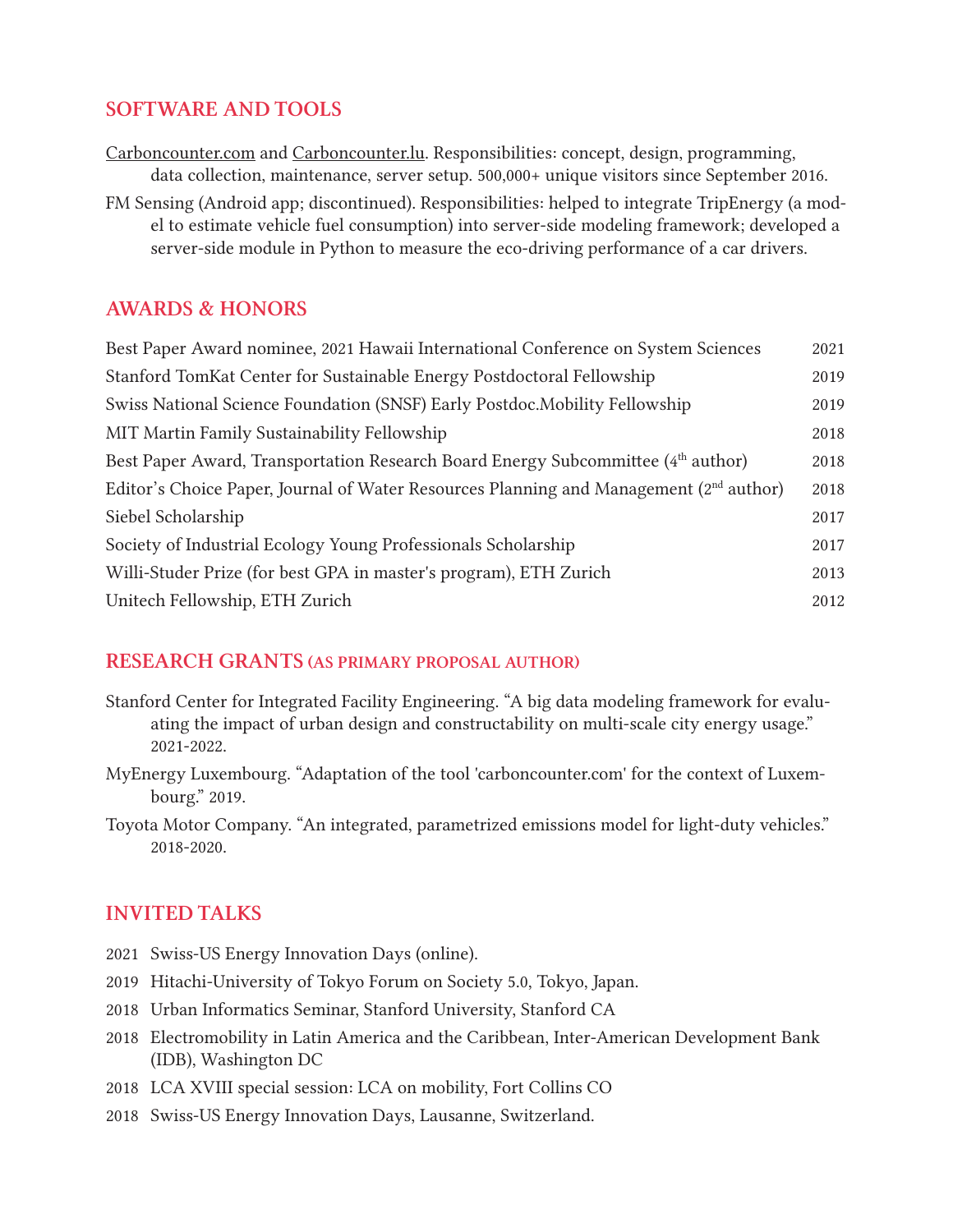# SELECTED CONFERENCE PRESENTATIONS

- Miotti, Trancik. Path to zero-carbon mobility: The role of urban planning and the built environment. Gordon Research Seminar (GRS) on Industrial Ecology, Newry ME, USA, 2022.
- Miotti, Trancik. Leveraging data to estimate localized emissions and costs of personal vehicles. Gordon Research Seminar (GRS) on Industrial Ecology, Les Diablerets, Switzerland, 2018.
- Miotti, Needell, Trancik. Quantifying reductions in personal vehicle energy consumption due to driving style changes. Transportation Research Board 97th Annual Meeting, Washington DC, USA, 2018.
- Miotti, Trancik. Evaluating the emissions and costs of light-duty vehicles. International Society for Industrial Ecology/International Symposium on Sustainable Systems and Technologies (ISIE-ISSST) Joint Conference, Chicago, USA, 2017
- Miotti, Supran, Kim, Trancik. Using a parameterized LCA to evaluate over 120 current passenger vehicle models against climate change mitigation targets. American Center for Life Cycle Assessment Conference (LCA XV), Vancouver, CA, 2015.

# TEACHING AND MENTORSHIP EXPERIENCE

#### Student Supervision

| Eleanor Ho (PhD Research Project)                                                              | $2021 - present$ |
|------------------------------------------------------------------------------------------------|------------------|
| Triana Hernandez Hasselkus (Undergraduate Research Project)                                    | Summer 2021/2022 |
| Samantha Yi-Shuen Liu (Master's Research Project)                                              | $2020 - 2021$    |
| Sai Sameer Pusapaty (Undergraduate Research Project)                                           | Fall 2017        |
| Christiane Adcock (Undergraduate Thesis in Mechanical Engineering)                             | Spring 2017      |
| Full supervision of 3 graduate students during lab director's parental leave                   | Summer 2020      |
| <b>Teaching Education</b>                                                                      |                  |
| Kaufman Teaching Certificate Program (KTCP), MIT                                               | Summer 2018      |
| <b>Guest Lecturer</b>                                                                          |                  |
| Introduction to Life Cycle Assessment, MIT                                                     | Fall 2017        |
| <b>Teaching Assistant</b>                                                                      |                  |
| Mapping and Evaluating New Energy Technologies, MIT                                            | Fall 2017        |
| <b>SELECTED MEDIA COVERAGE</b>                                                                 |                  |
| The New York Times. "Electric Cars Are Better for the Planet - and Often<br>Your Budget, Too." | $2021 - 01 - 15$ |
| Quartz. "Electric cars claim to be cheaper and greener. But are they?"                         | 2018-12-12       |
| The Guardian. "New MIT app: check if your car meets climate targets."                          | 2016-09-28       |
| The New York Times. "An App to Help Save Emissions (and Maybe Money)<br>When Buying a Car."    | 2016-09-27       |
| NPR. "It May Not Cost You More To Drive Home In A Climate-Friendly Car."                       | 2016-09-27       |